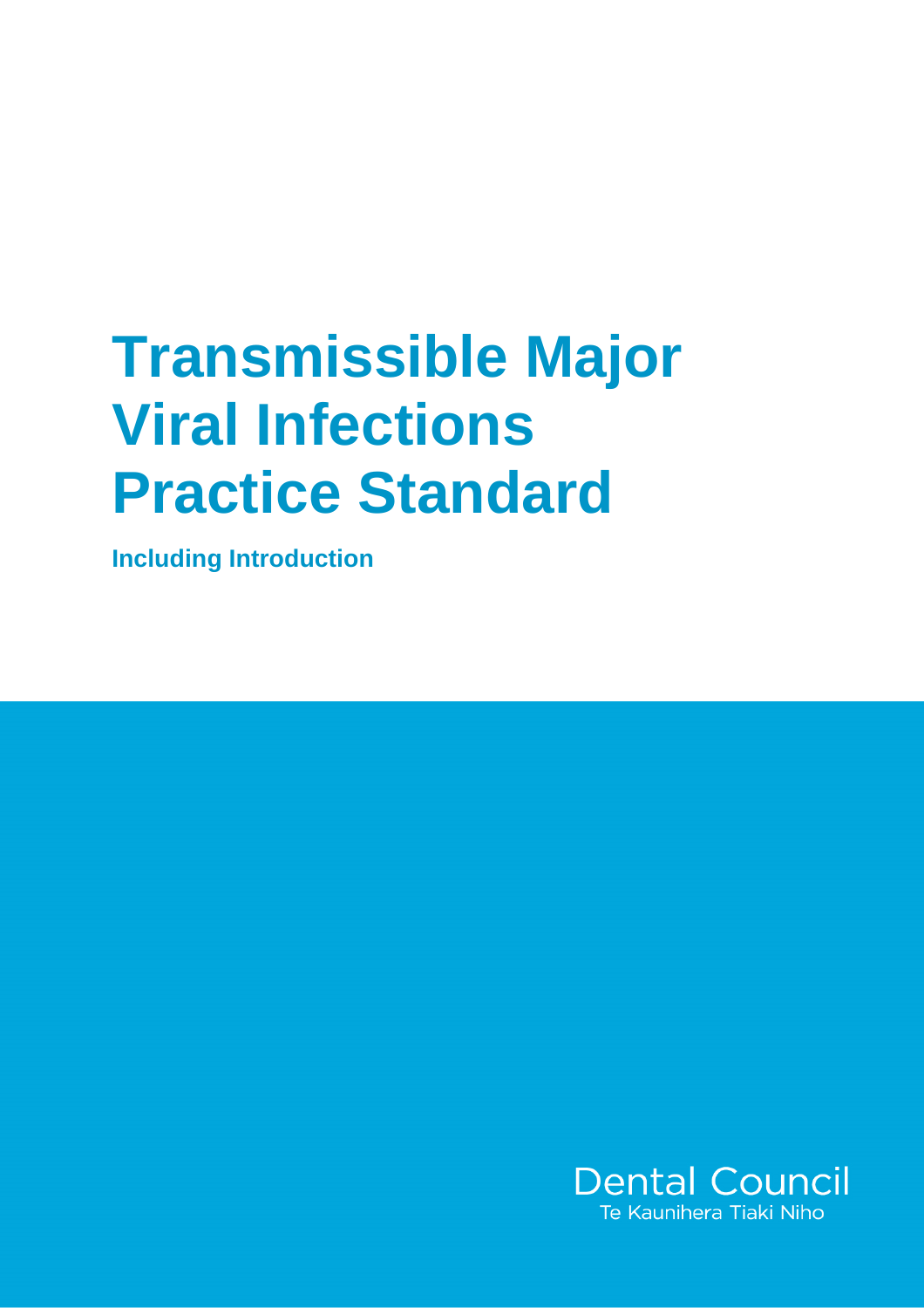## **Foreword**

### **Standards Framework for Oral Health Practitioners**

The Dental Council ('the Council') is legally required to set standards of clinical competence, cultural competence and ethical conduct to be observed by all registered oral health practitioners ('practitioners')<sup>1</sup>. This means that compliance to the Council's standards by practitioners is mandatory.

The Council has established a Standards Framework which defines the ethical principles, professional standards and practice standards that govern all practitioners. Collectively, the ethical principles, professional standards and practice standards form the Standards Framework, and define the standards of ethical conduct, clinical and cultural competence that all practitioners **must meet**.

There are five ethical principles that practitioners must adhere to at all times.

Practitioners must:

- put patient interests' first
- ensure safe practice
- communicate effectively
- provide good care
- maintain public trust and confidence.

Each of the five ethical principles is supported by a number of professional standards which articulate what a practitioner must do to ensure they achieve the ethical principles. The professional standards are, in turn, supported by practice standards which relate to specific areas of practice that require more detailed standards to enable practitioners to meet the professional standards and ethical principles.

The TMVI standard is a practice standard.

A copy of the Standards Framework is available on the Dental Council's website.

#### **Compliance**

 $\overline{a}$ 

The standards set by the Council are minimum standards which are used by the Council, the public of New Zealand, competence review committees, professional conduct committees, the Health and Disability Commissioner, the Health Practitioners Disciplinary Tribunal and the courts, to measure the competence, performance and conduct of practitioners.

A failure to meet the Council's standards and adhere to the ethical principles could result in Dental Council involvement and may impact on the practitioner's practice.

Sometimes factors outside of a practitioner's control may affect whether or not, or how, they can meet the standards. In such circumstances, practitioners are expected to adhere to the ethical principles, demonstrate insight and use their professional judgement to determine appropriate behaviour.

Practitioners must be able to justify their behaviour when this is contrary to the standards, and document their reasons.

<sup>&</sup>lt;sup>1</sup> Section 118(i) of the Health Practitioners Competence Assurance Act 2003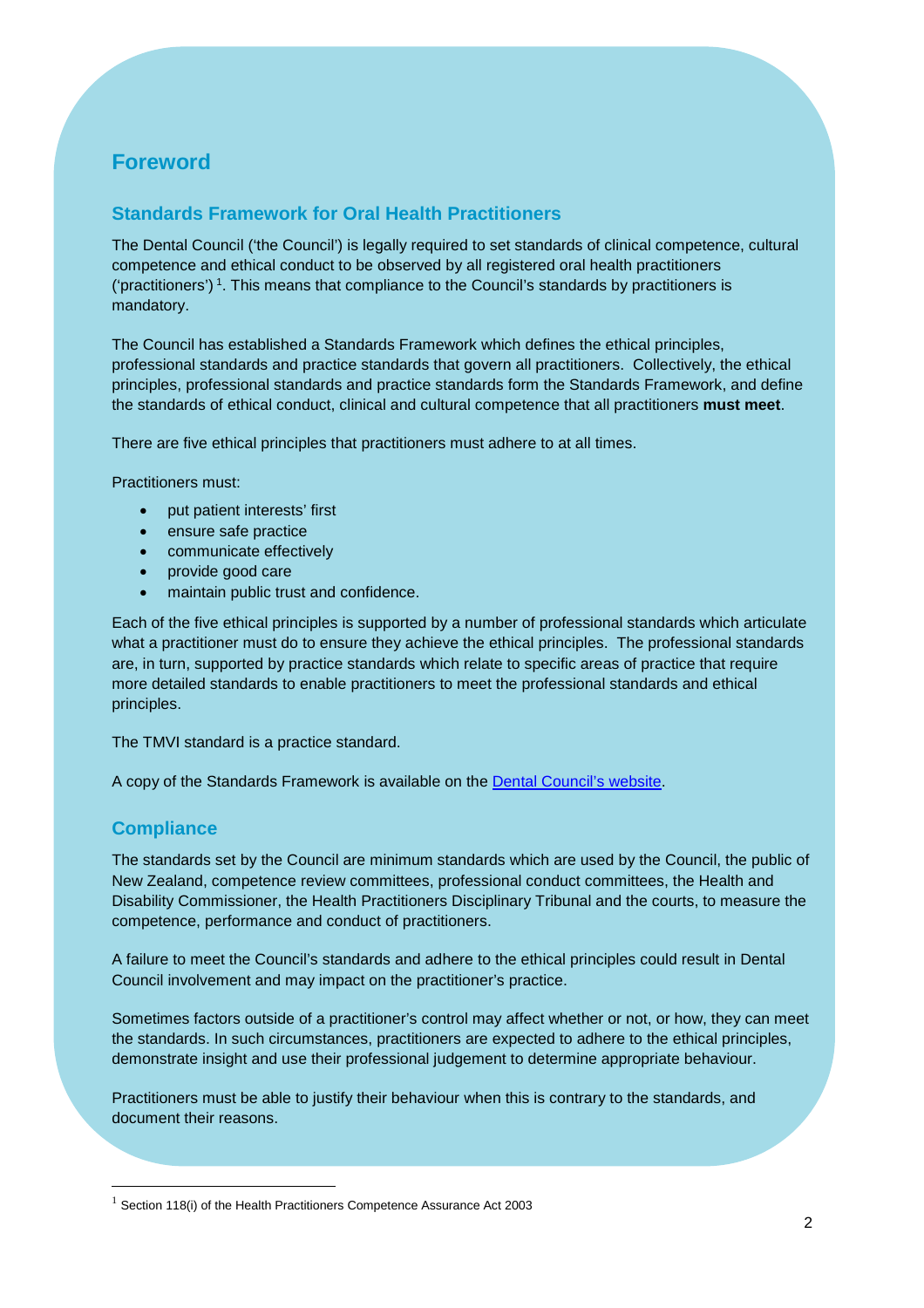# **Contents**

| Appendix A: Summary of the process following positive test results for HBV, HCV and HIV  12 |
|---------------------------------------------------------------------------------------------|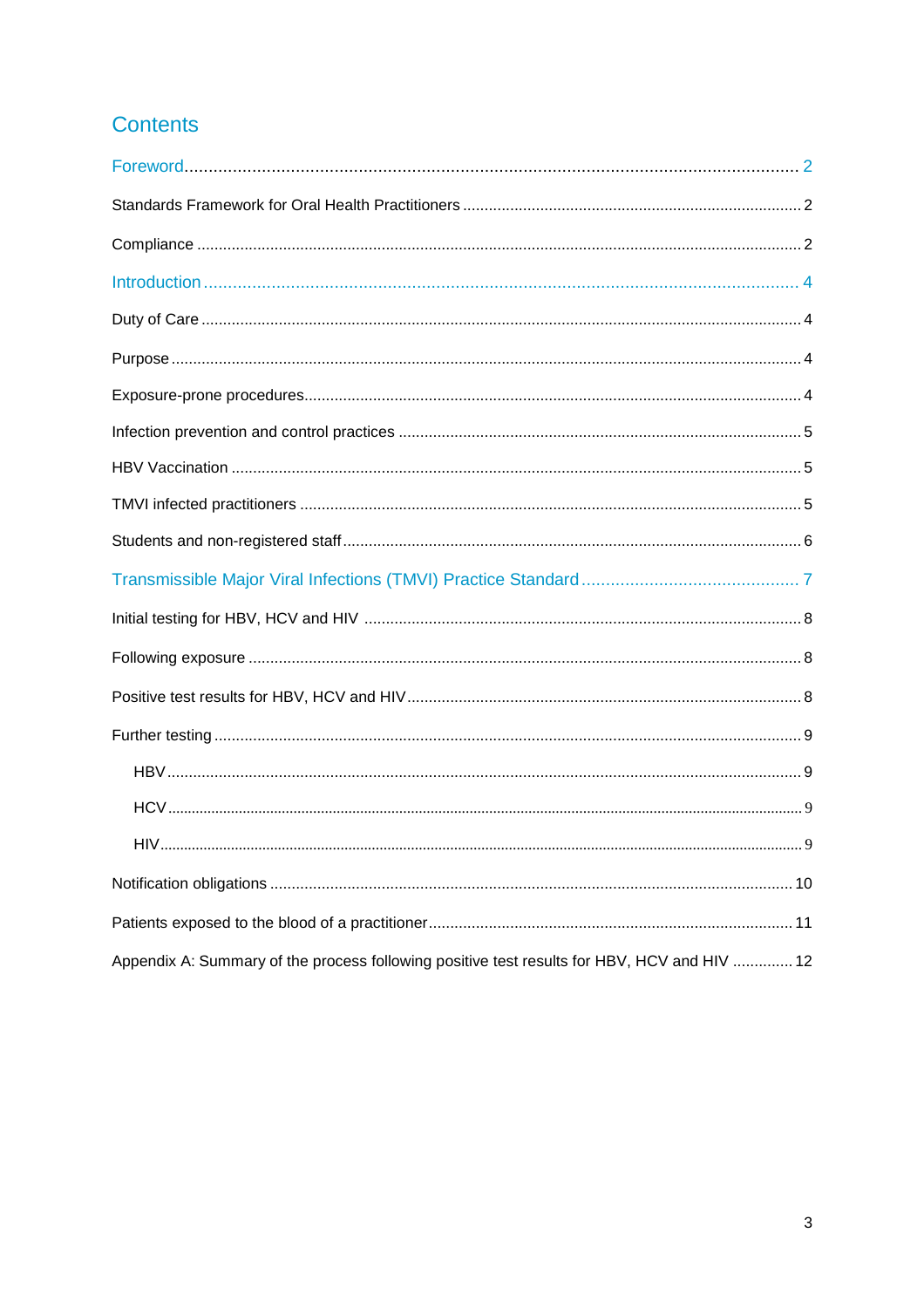## **Introduction**

This introduction provides an explanation of the reasons for, and commentary upon, the Transmissible Major Viral Infections practice standard ('TMVI practice standard'). The introduction does not form part of the TMVI practice standard.

#### Duty of Care

The Health and Disability Commissioner Code of Health and Disability Services Consumers' Rights Regulations 1996 ('the code') provides that every consumer has the right to have services provided with reasonable care and skill<sup>2</sup> which comply with legal, professional, ethical, and other relevant standards<sup>3</sup>. The code further provides that every consumer has the right to information that a reasonable consumer, in that consumer's circumstances, needs to make an informed choice or give informed consent<sup>4</sup>; and to honest and accurate answers to questions relating to the service<sup>5</sup>.

In accordance with the ethical principles of the Standards Framework, oral health practitioners ('practitioners') have a responsibility to put their patients' interests first, and to protect those interests by practising safely, providing good care and communicating effectively.

A key element of safe practice is preventing the transmission of hepatitis B virus ('HBV'), hepatitis C virus ('HCV') and human immunodeficiency virus ('HIV') to patients. HBV, HCV and HIV are collectively referred to as Transmissible Major Viral Infections ('TMVIs').

### Purpose

The purpose of this practice standard is to set minimum standards that **must be observed** by all practitioners, to prevent the transmission of TMVIs specifically from practitioner to patient.

#### Exposure-prone procedures

The greatest risk of transmission of TMVIs to patients within oral health practice occurs when an infected practitioner performs exposure-prone procedures.

Exposure–prone procedures ('EPPs') can be defined as:

 The simultaneous presence of a health-care provider's hands and a needle or other sharp instrument or object (e.g. bone spicule or tooth), in a poorly visualised or highly confined anatomic site, including the mouth.

EPPs present a risk of injury to the practitioner's hands that may result in the exposure of the patient's tissues to the blood of the practitioner.

 2 Right 4(1) Health and Disability Commissioner Code of Health and Disability Services Consumers' Rights Regulations 1996

<sup>&</sup>lt;sup>3</sup> Right 4(2) Health and Disability Commissioner Code of Health and Disability Services Consumers' Rights Regulations 1996

<sup>4</sup> Right 6(2) Health and Disability Commissioner Code of Health and Disability Services Consumers' Rights Regulations 1996

<sup>5</sup> Right 6(3) Health and Disability Commissioner Code of Health and Disability Services Consumers' Rights Regulations 1996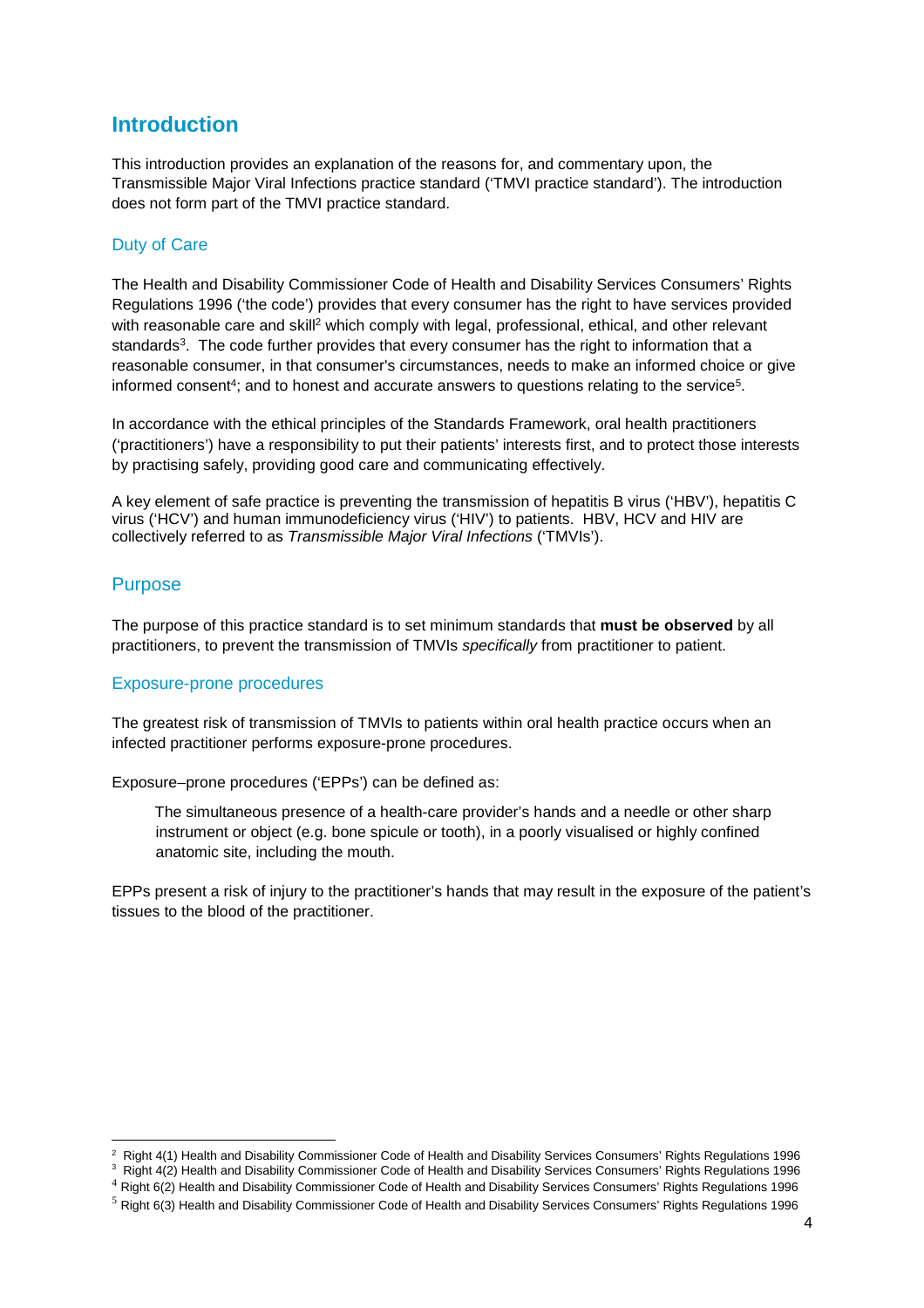#### Infection prevention and control practices

Current medical and scientific literature shows that the most effective means of preventing TMVI transmission in health care settings is by strict adherence to standard precautions and established infection prevention and control practices<sup>6</sup>, including the appropriate use of barrier precautions and the safe handling of sharp items. Standard precautions decrease the opportunity of direct exposure to blood and body fluids for both practitioners and patients.

#### **HBV Vaccination**

Immunisation is a key means of protection against HBV. The Dental Council ('the Council') strongly recommends that practitioners be vaccinated for HBV if testing confirms they are not already immune and not infected; and re-tested to confirm immunity following vaccination.

Evidence of immunity to HBV infection is demonstrated by the presence of antibodies to the HBV surface antigen (Anti-HBs) at a level of >10IU/L at some point after infection and/or vaccination, and absence of the HBV surface antigen (HBsAg).

If vaccination does not successfully establish immunity, it is recommended that practitioners be referred for specialist advice, perhaps for consideration of alternative methods of vaccine administration, and be offered HBV specific immunoglobulin following recognised exposure to HBV infection.

#### TMVI infected practitioners

If infection with a TMVI is confirmed, the Council recommends that a practitioner is under the regular care of a suitably qualified specialist medical practitioner/s, such as a specialist infectious diseases physician, specialist gastroenterologist, hepatologist or similar.

#### TMVI panel

The Council has a TMVI panel, and all TMVI infected practitioner cases and infected registration applicants' cases will be referred by the Registrar of the Council to the TMVI panel.

The TMVI panel will consider the case and develop an overall management plan including testing and reporting requirements, a determination of when the practitioner can recommence performing EPPs; and if required, may make orders placing limitations on practice.

The objective of the TMVI panel is to work collaboratively with the practitioner's specialist medical practitioner in supporting their return to health. It is expected that with treatment the majority of TMVI infected practitioners could achieve adequate viral suppression<sup>7</sup>, or will be cured<sup>8</sup>, to allow them to recommence performing EPPs.

The TMVI panel membership comprises of the Council chair, a Council laymember, and two medical specialists with expertise in the management of TMVIs.

The TMVI panel operates under delegation of the Council for the management of practitioner TMVI cases, and acts in an advisory capacity on the fitness for registration of applicants seeking registration or restoration to the Register.

 $<sup>6</sup>$  Set out in the Council's Practice Standard on Control of Cross Infection in Dental Practice</sup>

 $7$  For HBV and HIV

<sup>8</sup> For HCV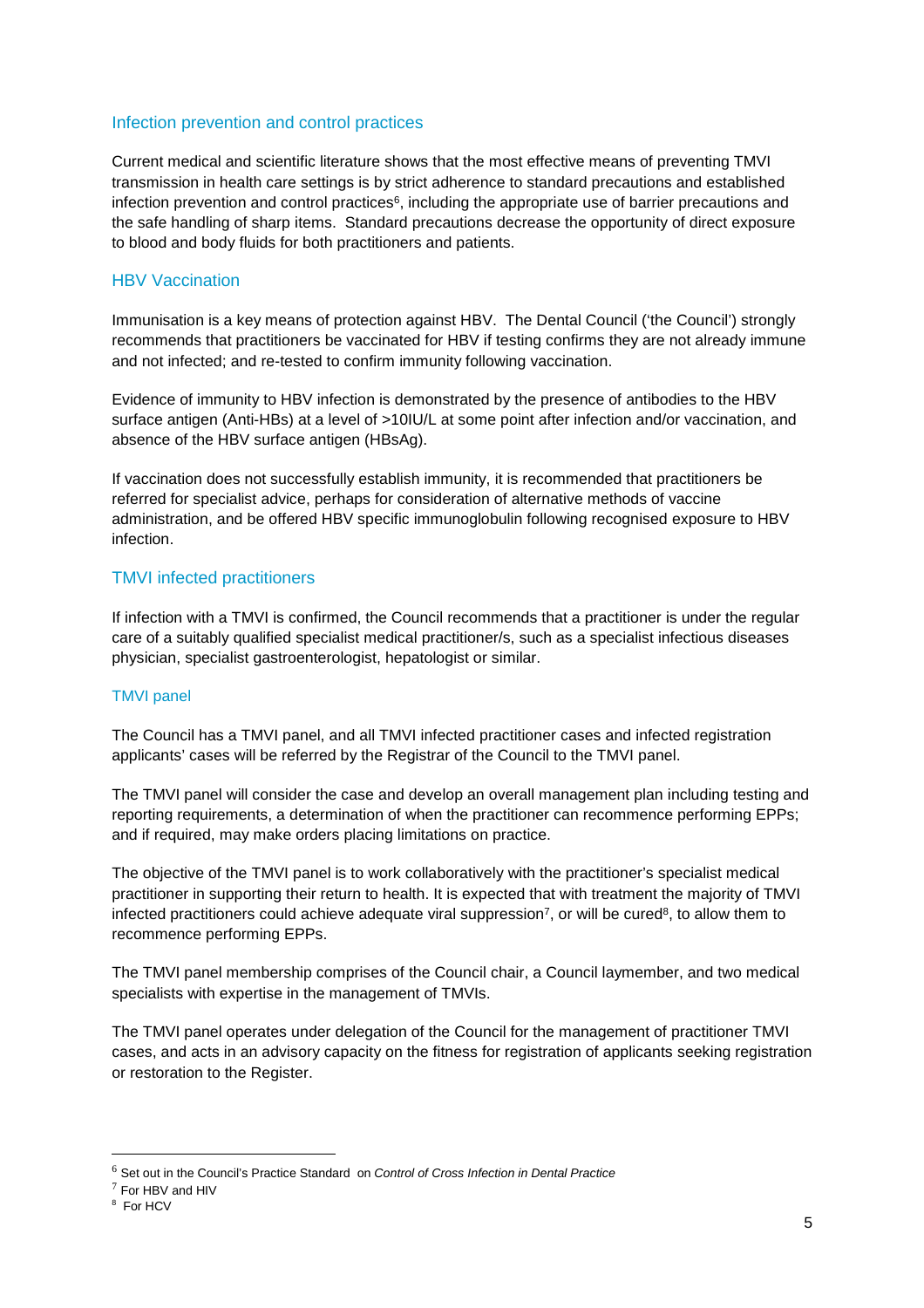#### Students and non-registered staff

Recommendations for students<sup>9</sup>, and non-registered staff assisting with clinical activities, are made with the primary aim of protecting the public.

#### **Initial testing:**

The Council strongly recommends that students are tested to determine their HCV, HIV and HBV<sup>10</sup> status before commencing any Council–accredited programme of study to ensure patient safety; infection with these viruses may affect a practitioner's ability to register and practise in the future.

The Council strongly recommends that non-registered staff members are tested when they commence employment to determine their HBV status and whether vaccination against HBV is indicated.

#### **HBV vaccination:**

It is strongly recommended that all students and non-registered staff members are vaccinated for HBV if not already immune and not infected when tested, and re-tested to confirm immunity following vaccination.

#### **Following exposure:**

The Council strongly recommends that students and non-registered staff members who may have been exposed to HBV, HCV or HIV are tested to determine their serological status and obtain medical advice regarding appropriate post-exposure prophylaxis and follow-up testing. This applies even when immunity to HBV has previously been determined.

Exposure may result through personal risk behaviour, non-occupational exposure to potentially infected body fluids (e.g. accident scene) or occupational accidents (e.g. contaminated sharps injury).

#### **Patient exposure to the blood of a student or non-registered practitioner:**

If a student or non-registered staff member sustains an injury resulting in exposure of a patient's tissues to the blood of the student or staff member (typically during an EPP), the procedures in standard 18 of the practice standard should be followed, as applicable.

<sup>&</sup>lt;sup>9</sup> Students enrolled in Dental Council–accredited programmes of study

 $10$  If already immune to HBV, testing for HBV is not necessary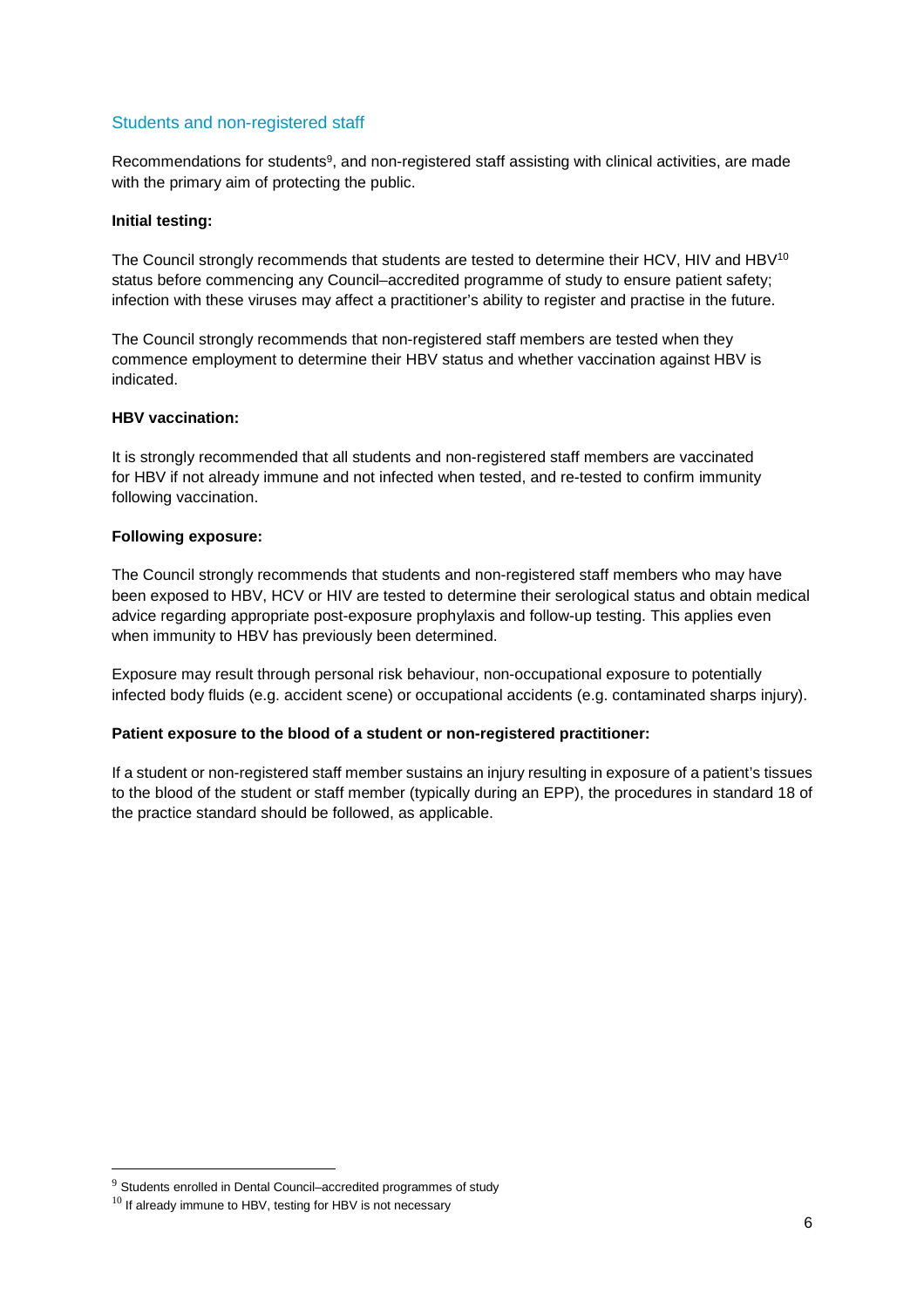# **Transmissible Major Viral Infections (TMVI) Practice Standard**

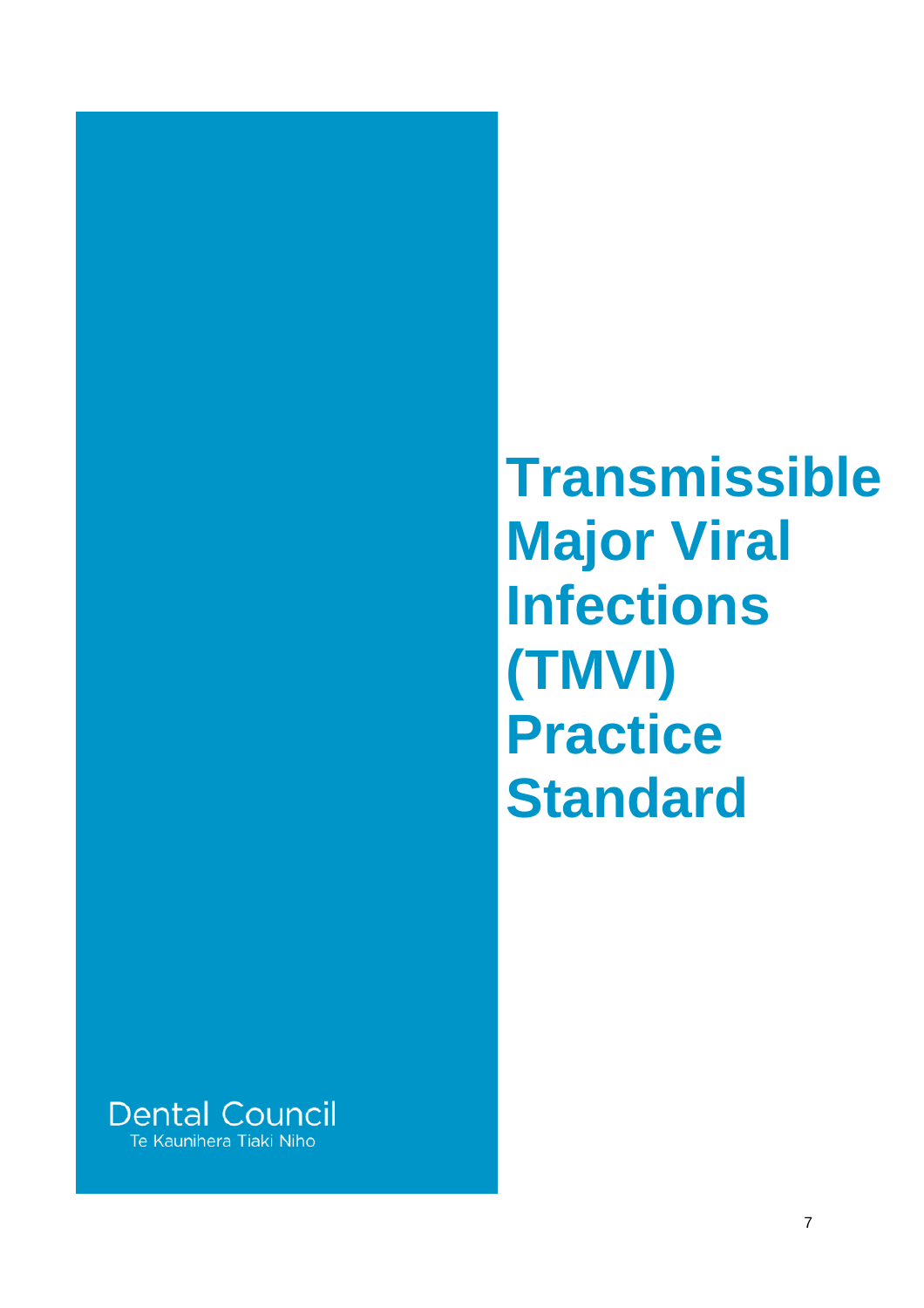## **Initial testing for HBV, HCV and HIV <sup>11</sup>**

- 1. When applying for registration as an oral health practitioner you must be tested to determine your serological status in relation to the hepatitis C virus ('HCV') and human immunodeficiency virus ('HIV'). You must also either supply: evidence of immunity to the hepatitis B virus ('HBV') as required by the Dental Council ('the Council'); or undergo testing to determine serological status in relation to HBV.
- 2. Further testing for HBV, HCV and HIV infection is only necessary if required by the Council, or recommended by a medical practitioner.

## **Following exposure**

- 3. Following exposure to HBV, HCV or HIV you must:
	- be tested promptly to determine your serological status. This applies even when immunity to HBV has previously been determined. Exposure may result through personal risk behaviour, non-occupational exposure to potentially infected body fluids (e.g. accident scene) or occupational accidents (e.g. contaminated sharps injury)
	- promptly obtain medical advice regarding appropriate post-exposure prophylaxis which, if deemed necessary by a medical practitioner, is ideally administered within 72 hours of exposure to HBV, and as soon as possible following exposure to HIV. Post-exposure prophylaxis is especially important if you do not have immunity to HBV. There is no postexposure prophylactic regime following exposure to HCV at this time
	- undergo required follow-up testing.
- 4. In the event you sustain a contaminated sharps injury resulting in exposure of the patient's tissues to your blood (typically while performing an EPP), you must follow the applicable procedure in standard 18.

## **Positive test results for HBV, HCV and HIV**

- 5. In the event of a positive test result which indicates HBV, HCV or HIV infection:
	- stop performing EPPs immediately and do not recommence performing EPPs until permitted by the TMVI panel or the Council in writing
	- promptly advise the Registrar of the Council in writing
	- consult a medical practitioner for determination of further tests and referral to a specialist medical practitioner/s for ongoing care
	- undergo further testing to confirm infection and determine viral load, as the measure of infectivity

<sup>&</sup>lt;sup>11</sup> Collectively referred to as Transmissible Major Viral Infections ("TMVIs")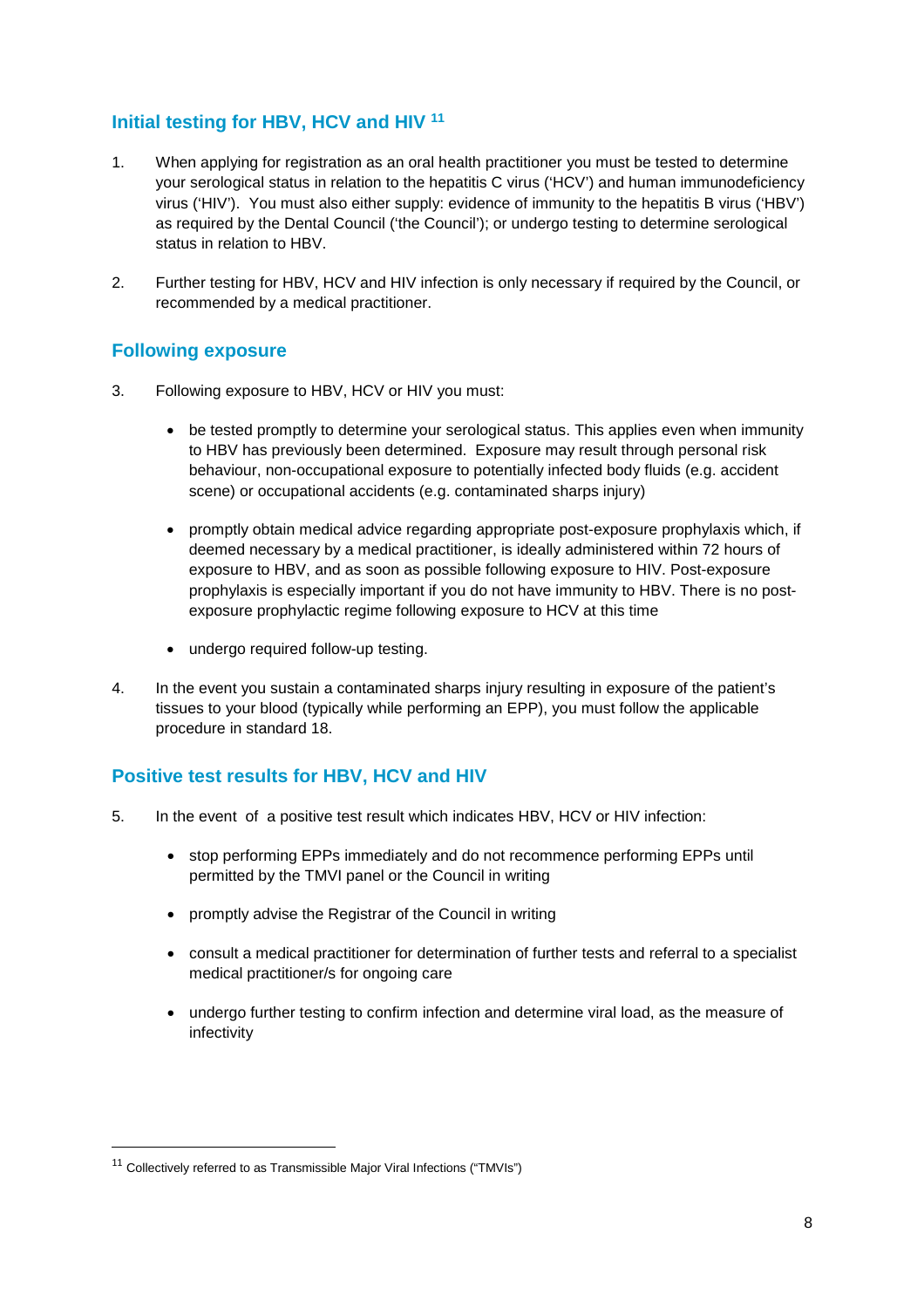- submit further test results and related medical reports to the Registrar of the Council. If infection with HBV, HCV or HIV is confirmed, your case will be referred to the Council's TMVI panel.
- 6. If you are a TMVI infected practitioner, or have a test result indicating HBV, HCV or HIV infection, you must not perform EPPs unless you are permitted in writing to do so by the TMVI panel or the Council.
- 7. Appendix A of the practice standard provides a summary of the process to be followed in the event of a positive test result for HBV, HCV or HIV.

## **Further testing**

#### **HBV**

- 8. If you test positively for HBsAg and/or HBeAg you must undergo an HBV DNA test, to confirm active infection and measure viral load.
- 9. If the HBV viral load is greater than 1000 IU/ml, this is considered infectious.
- 10. If the HBV viral load is consistently maintained at a level lower than 1000 IU/ml, the TMVI panel may permit you to recommence performing EPPs.

#### **HCV**

- 11. If you test positively for anti-HCV you must undergo an HCV RNA test to confirm your infectious status. Anti-HCV (hepatitis C virus antibodies) do not neutralise the hepatitis C virus and do not provide protection against this viral infection.
- 12. A positive test result for HCV RNA indicates infected status.
- 13. The TMVI panel may permit you to recommence performing EPPs if you are HCV RNA negative (non-infected). It is expected that the majority of HCV infected practitioners will be cured with treatment. If you have not achieved a cure, you must not perform EPPs unless written approval has been given by the TMVI panel or the Council.

#### **HIV**

- 14. If you test positively for the presence of HIV antibodies and/or HIV antigen you must undergo a western blot and/or a HIV RNA test to confirm infection and an HIV RNA test to determine viral load.
- 15. You must have consistent high level suppression of HIV RNA, with the overwhelming majority of blood test results showing an undetectable level of HIV RNA to perform exposure-prone procedures. The undetectable level of HIV RNA is defined by the lowest detectable level of the assay used.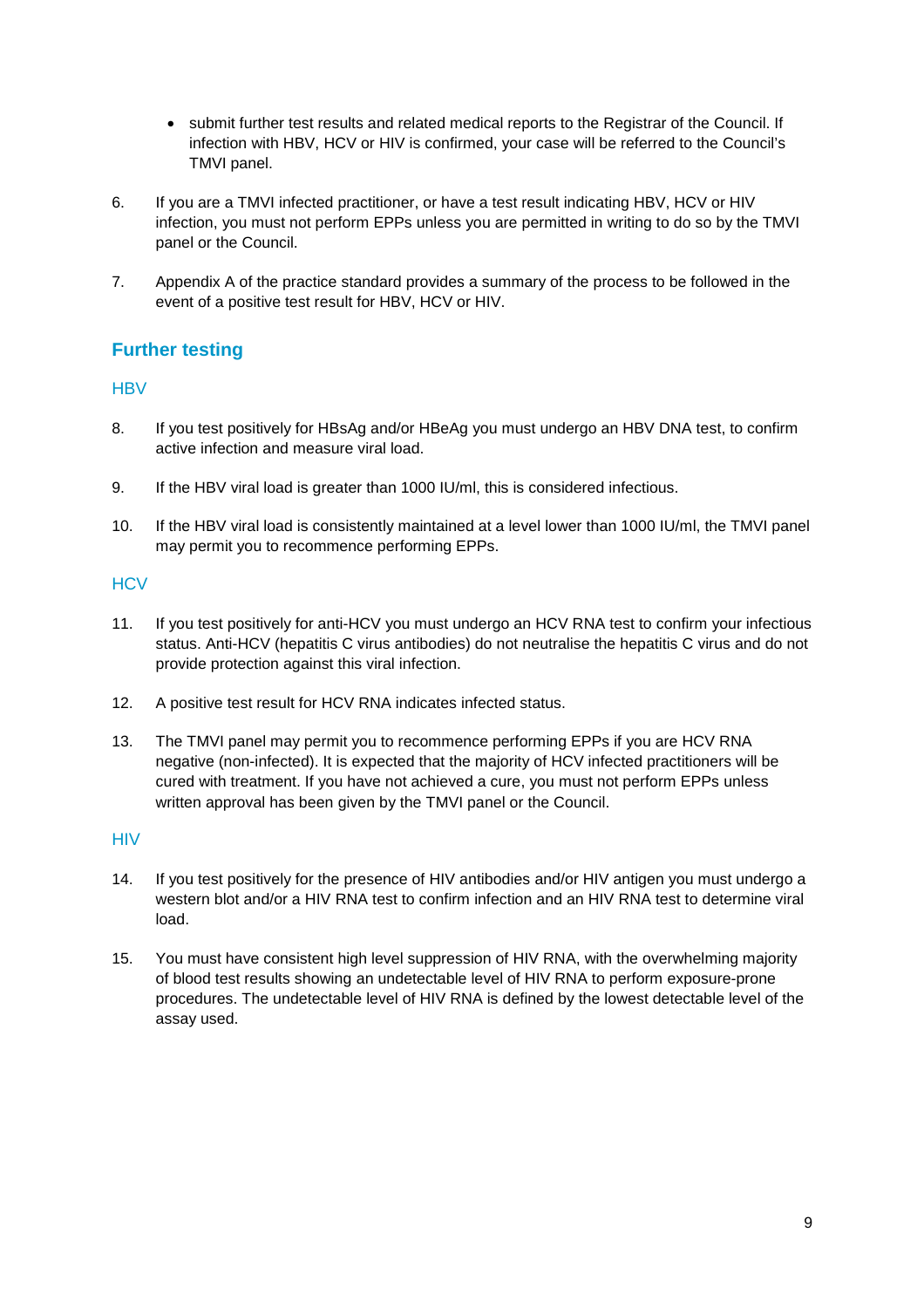## **Notification obligations**

- 16. In accordance with section 45 of the Health Practitioners Competence Assurance Act 2003:
	- If you know or suspect you are infected with HBV, HCV or HIV you must promptly inform the Registrar of the Council of all the circumstances, in writing.
	- If you have reason to believe an HBV, HCV or HIV infected oral health practitioner is not complying with their obligations under the practice standard or any Council requirements, you must promptly give the Registrar of the Council written notice of all the circumstances. The same obligation applies to any organisation that supplies health services, any employer of the infected practitioner, or any medical officer of health.
	- If you have reasonable grounds to believe a registered oral health practitioner is infected with HBV, HCV or HIV, and that the infected practitioner is unable to perform the functions required of them because of that infection, you must promptly give the Registrar of the Council written notice of all the circumstances. The same obligation applies to any organisation that supplies health services, any employer of the infected practitioner, or any medical officer of health.
- 17. You must inform patients of your HBV, HCV or HIV status if you are:
	- TMVI infected and sustain an injury resulting in exposure of the patient's tissues to your blood (typically while performing an EPP). Follow the procedure prescribed in standard 18A of the practice standard.
	- Not known to be infected with a TMVI, however subsequent to an injury resulting in exposure of the patient's tissues to your blood, you have a positive test result from the test taken at the time of injury. Follow the procedure prescribed in standard 18B of the practice standard.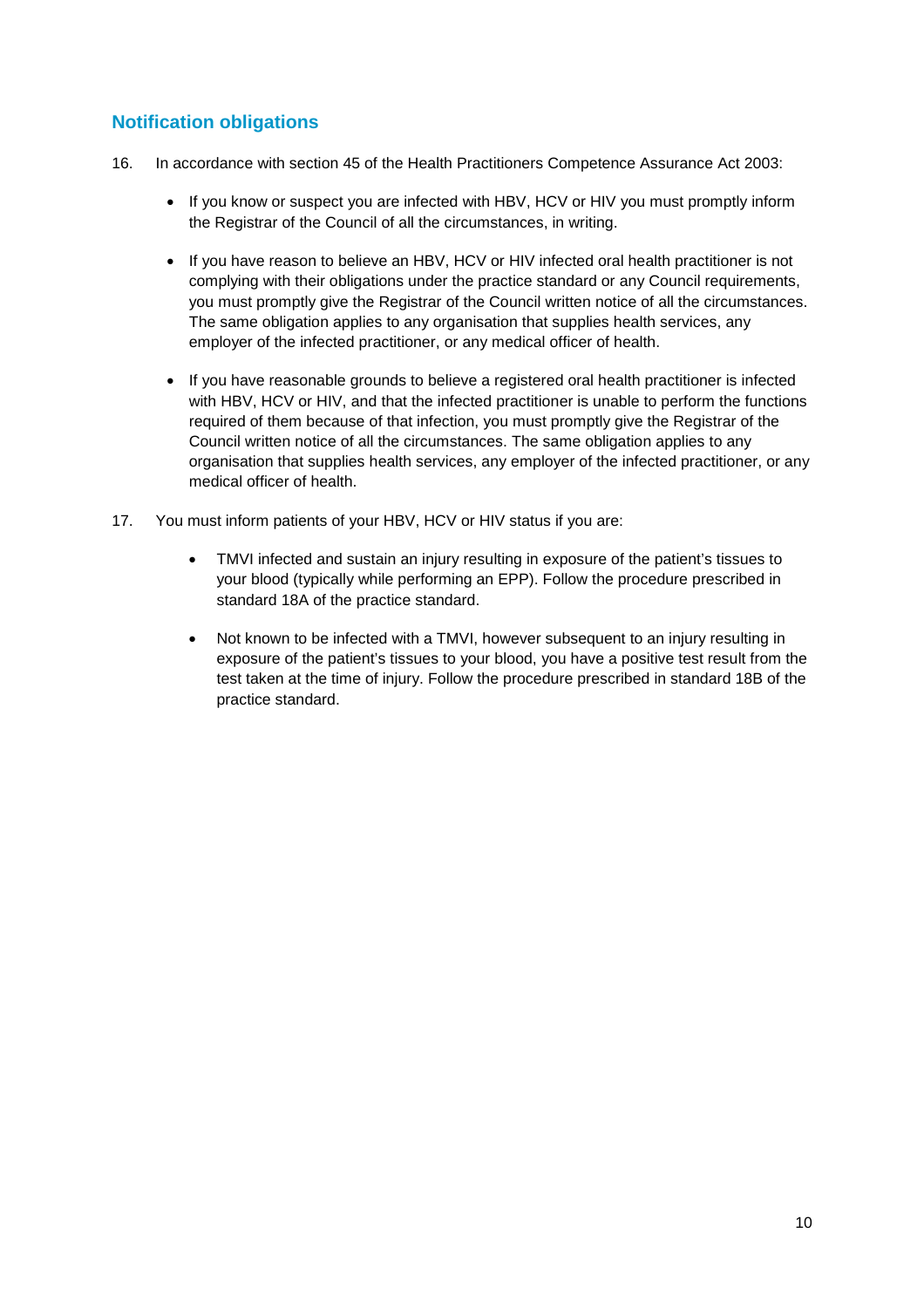## **Patients exposed to the blood of a practitioner**

- 18. In the event you sustain an injury resulting in exposure of the patient's tissues to your blood, (typically while performing an EPP) you must follow the applicable procedure below:
	- A. When you know you are **TMVI infected,** you must:
	- Stop work immediately and apply first aid procedures to the wound
	- Inform the patient of the incident, and your infected status immediately
	- Inform the TMVI panel immediately and follow their advice
	- Inform the patient that he/she will be contacted by a medical practitioner from the Council's TMVI panel who will explain the risks associated with the incident and offer the appropriate medical advice; and
	- Document the incident:
		- o Name and details of the patient
		- o The name of the injured practitioner
		- o Date and time of the exposure
		- o Nature of the incident, and how it occurred
		- o Actions taken; including who was informed of the incident and your infected status, and when
	- Complete relevant ACC forms

If the sharps item **was first contaminated by contact with the patient**, you must additionally:

• Inform the TMVI panel that the injury sustained was from an item that was first contaminated by contact with the patient

- B. When you are **not known to be infected** with a TMVI, you must**:**
- Stop work immediately and apply first aid procedures to the wound
- Inform the patient of the incident
- Recommend the patient seek immediate advice from a specialist medical practitioner/s regarding testing to determine their serological status in relation to HBV, HCV and HIV, appropriate post-exposure prophylaxis, and follow up requirements; this advice may be sought from the Infectious Diseases Team (or Emergency Department) of their regional hospital<sup>12</sup>
- Undergo testing for HBV, HCV and HIV to determine your serological status at the time of injury
- Document the incident:
	- o Name and details of the patient
	- o The name of the injured practitioner
	- o Date and time of the exposure
	- o Nature of the incident, and how it occurred
	- o Actions taken; including who was informed and when
	- o The patient's consent, or refusal, for medical advice ; and
- Complete relevant ACC forms

If the sharps item **was first contaminated by contact with the patient**, you must additionally:

- Promptly seek specialist medical advice regarding the appropriateness of post- exposure prophylaxis for yourself
- Undergo follow up testing at 1 month, 3 months and 6 months following exposure

If you have a **positive test result** from the test taken at the time of injury, you must:

- immediately stop performing EPPs
- immediately inform the patient of your positive test result
- follow the process in Appendix A of the practice standard

 $12$  A list of regional hospital contact numbers is available on the Dental Council website